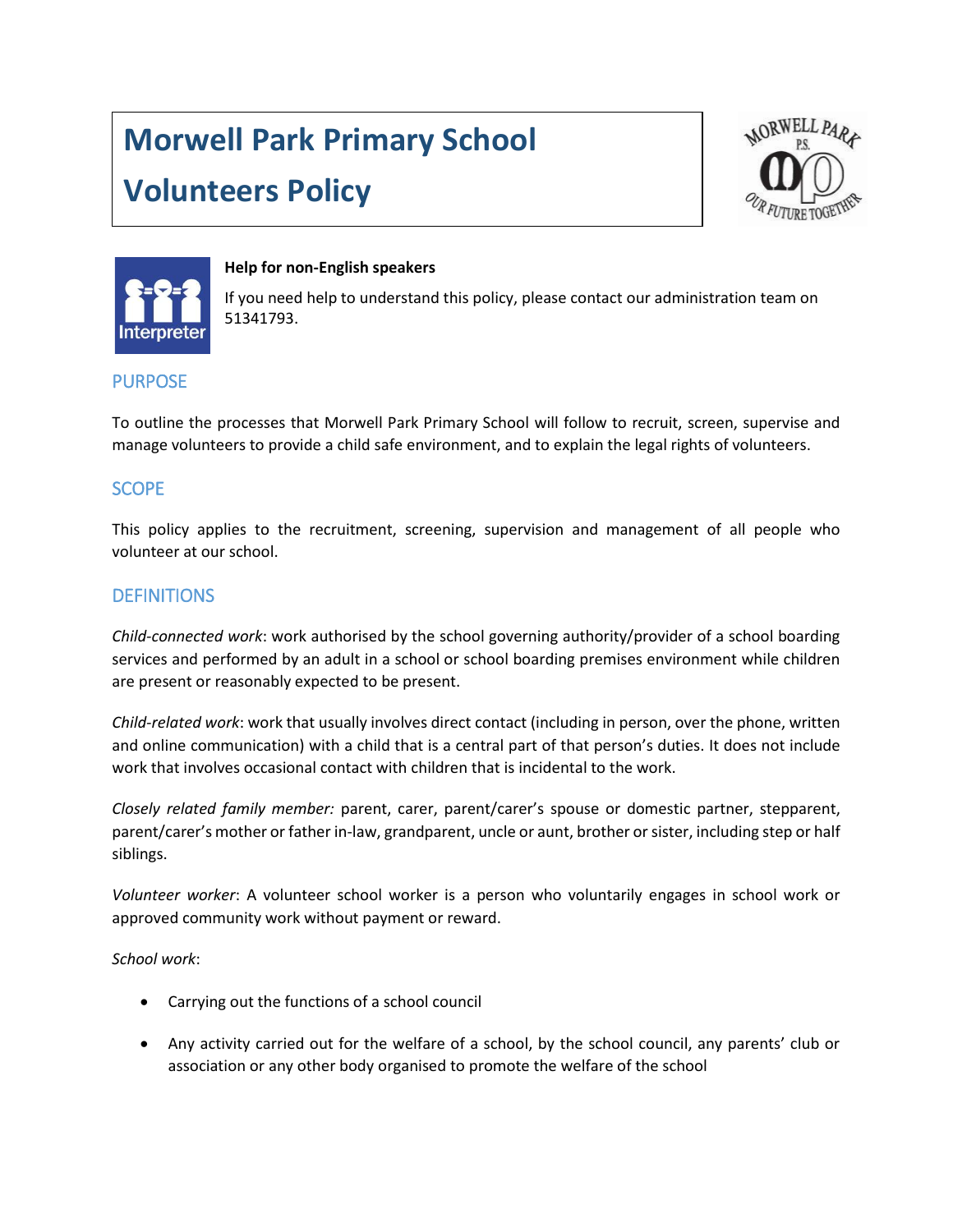- Any activity carried out for the welfare of the school at the request of the principal or school council
- Providing assistance in the work of any school or kindergarten
- Attending meetings in relation to government schools convened by any organisation which receives government financial support

This is a broad definition and means that volunteers who participate in school community activities, such as fundraising and assisting with excursions, are legally protected from action by others in the event of an injury or accident whilst they are performing volunteer school work in good faith.

# **POLICY**

Morwell Park Primary School is committed to implementing and following practices which protect the safety and wellbeing of children and our staff and volunteers. Morwell Park Primary School also recognises the valuable contribution that volunteers provide to our school community and the work that we do.

The procedures set out below are designed to ensure that Morwell Park Primary School's volunteers are suitable to work with children and are well-placed to make a positive contribution to our school community.

#### Becoming a volunteer

Members of our school community who would like to volunteer are encouraged to contact the school administration team and notify them of their availability.

#### **COVID-19 vaccination information**

Our school follows Department of Education and Training policy with respect to the requirements relating to attendance on school sites and COVID-19 vaccinations.

For further information, refer to:

COVID-19 Vaccinations – [Visitors and Volunteers on School Sites](https://www2.education.vic.gov.au/pal/covid-19-vaccinations-visitors-volunteers/policy)

# Suitability checks including Working with Children Clearances

#### *Working with students*

Morwell Park Primary School values the many volunteers that assist with sports events/excursions/school concerts/other events and programs. To ensure that we are meeting our legal obligations under the *Worker Screening Act* and the Child Safe Standards, Morwell Park Primary School is required to undertake suitability checks which in most cases will involve asking for evidence of a Working with Children (WWC) Clearance. Additional suitability checks may also be required depending on the volunteer role, such as reference, proof of identity, qualification and work history involving children checks.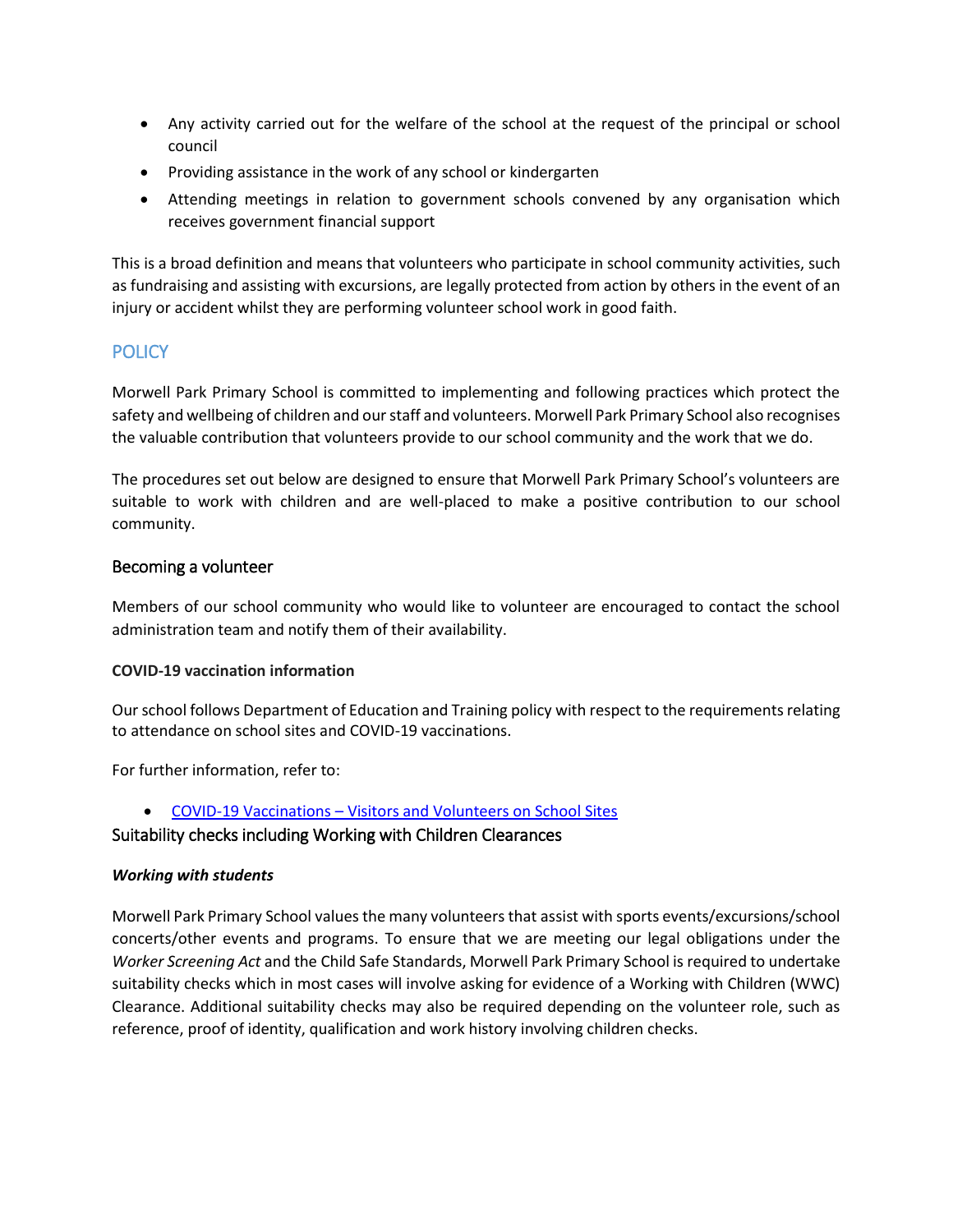Considering our legal obligations, and our commitment to ensuring that Morwell Park Primary School is a child safe environment, we will require volunteers to obtain a WWC Clearance and produce their valid card to our Business Manager for verification in the following circumstances:

- **Volunteers who are not the parent/family members** of any student at the school if they are engaged in child-related work regardless of whether they are being supervised.
- **Parent/family volunteers** who are assisting with any classroom or school activities involving direct contact with children in circumstances where the volunteer's child is **not** participating, or does not ordinarily participate in, the activity.
- **Parent/family volunteers** who assist with excursions (including swimming), camps and similar events, regardless of whether their own child is participating or not.
- **Parent/family volunteers** who regularly assist in school activities, regardless of whether their own child is participating or not
- **Parent/community School Council members** sitting on School Council with student School Council members, regardless of whether their own child is a student member or not
- In addition, depending on the nature of the volunteer work, our school may ask the volunteer to provide other suitability checks at its discretion (for example, references, work history involving children and/or qualifications). Proof of identity may also be required in some circumstances.

#### *Non child-related work*

On some occasions, parents and other members of the school community may volunteer to do work that is not child-related. For example volunteering on the weekend for gardening, maintenance, working bees, parents and friends club coordination, school council, participating in sub-committees of school council, fete coordination, other fundraising groups that meet in the evenings during which children will not be, or would not reasonably be expected to be, present.

At Morwell Park Primary School, volunteers for this type of work may still be required to provide [a valid WWC Clearance/proof of ID/references/work history].

#### Training and induction

Under the Child Safe Standards volunteers must have an appropriate induction and training in child safety and wellbeing.

To support us to maintain a child safe environment, before engaging in any work where children are present or reasonable likely to be present, volunteers must familiarise themselves with the policies, procedures and code of conduct referred to in our Child Safety Induction Pack and ensure the actions and requirements in these documents are followed when volunteering for our school.

Depending on the nature and responsibilities of their role, Morwell Park Primary School may also require volunteers to complete additional child safety training.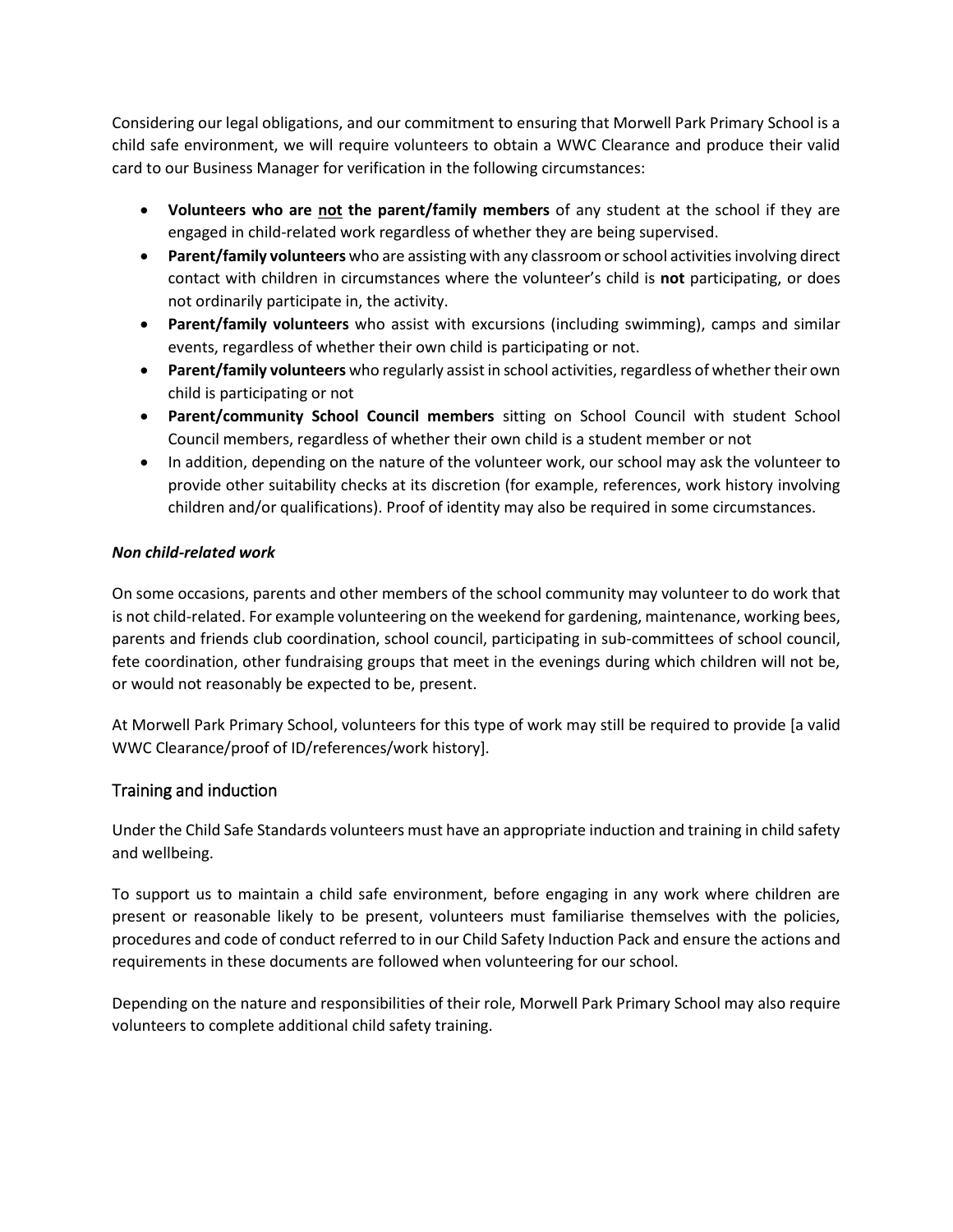#### Management and supervision

Volunteer workers will be expected to comply with any reasonable direction of the principal (or their nominee). This will include the requirement to follow our school's policies, including, but not limited to our Child Safety and Wellbeing Policy, our Child Safety Code of Conduct and our Statement of Values and School Philosophy].

Volunteer workers will also be expected to act consistently with Department of Education and Training policies, to the extent that they apply to volunteer workers, including the Department's policies relating to [Equal Opportunity and Anti-Discrimination,](https://www2.education.vic.gov.au/pal/equal-opportunity/policy-and-guidelines) [Sexual Harassment](https://www2.education.vic.gov.au/pal/sexual-harassment/overview) an[d Workplace Bullying.](https://www2.education.vic.gov.au/pal/workplace-bullying/policy)

The principal (or their nominee) will determine the level of school staff supervision required for volunteers, depending on the type of work being performed, and with a focus on ensuring the safety of all students.

The principal has the discretion to make a decision about the ongoing suitability of a volunteer worker and may determine at any time whether or not a person is suitable to volunteer at Morwell Park Primary School.

#### Privacy and information-sharing

Volunteers must ensure that any student information they become aware of because of their volunteer work is managed sensitively and in accordance with the **[Schools' Privacy Policy](https://www.education.vic.gov.au/Pages/schoolsprivacypolicy.aspx) and the Department's** policy on [Privacy and Information Sharing.](https://www2.education.vic.gov.au/pal/privacy-information-sharing/policy)

Under these policies, student information can and should be shared with relevant school staff to:

- support the student's education, wellbeing and health;
- reduce the risk of reasonably foreseeable harm to the student, other students, staff or visitors;
- make reasonable adjustments to accommodate the student's disability; or
- provide a safe and secure workplace.

Volunteers must immediately report any child safety concerns that they become aware of to a member of staff to ensure appropriate action. There are some circumstances where volunteers may also be obliged to disclose information to authorities outside of the school such as to Victoria Police. For further information on child safety responding and reporting obligations refer to: *Child Safety Responding and Reporting Obligations Policy and Procedures.* 

#### Records management

While it is unlikely volunteers will be responsible for any school records during their volunteer work, any school records that volunteers are responsible for must be provided to Pauline Tantau to ensure they are managed in accordance with the Department's policy: [Records Management](https://www2.education.vic.gov.au/pal/records-management/policy) – Schools.

#### Compensation

*Personal injury*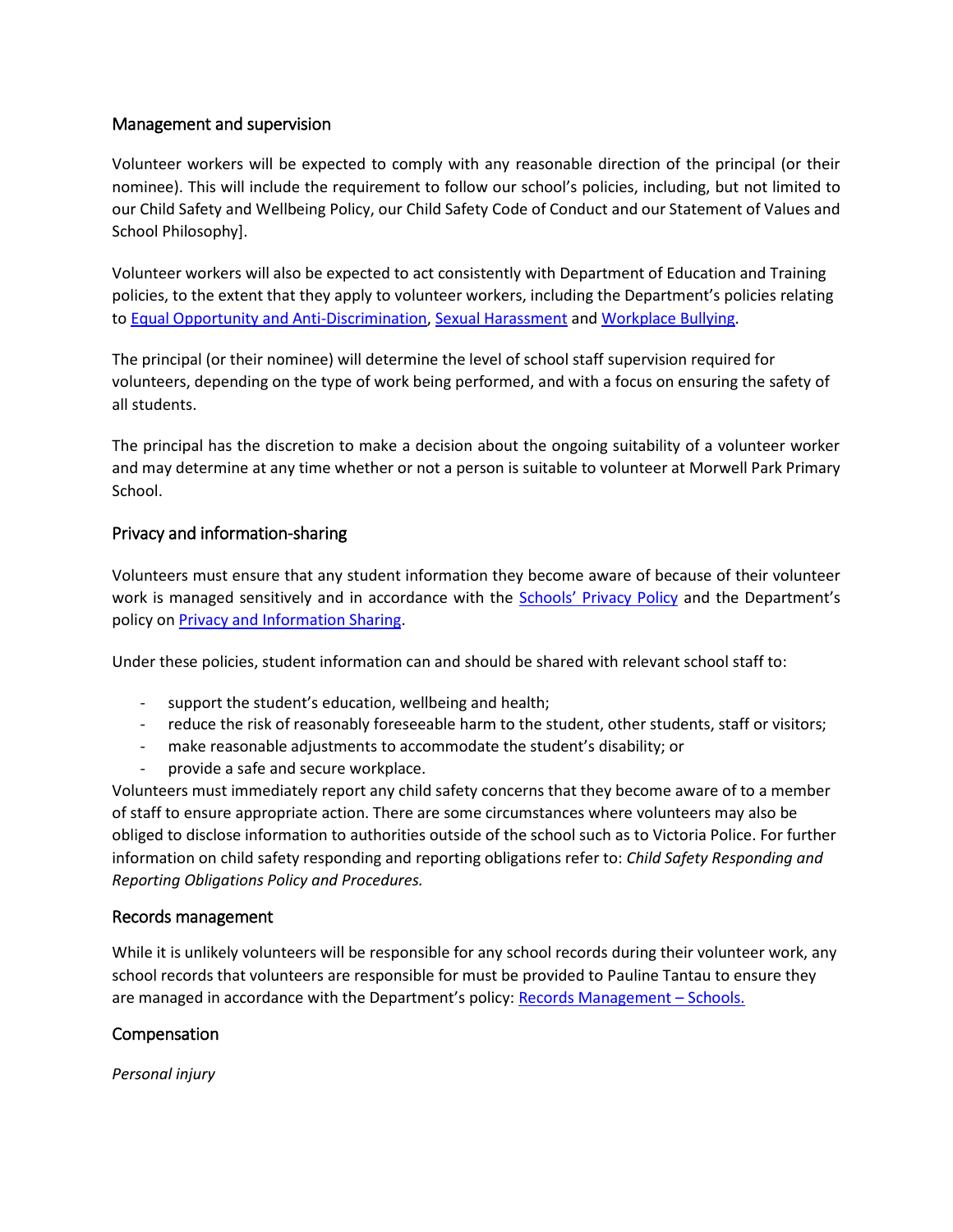Volunteer workers are covered by the Department of Education and Training's Workers' Compensation Policy if they suffer personal injury in the course of engaging in school work.

#### *Property damage*

If a volunteer worker suffers damage to their property in the course of carrying out school work, the Minister (or delegate) may authorise such compensation as they consider reasonable in the circumstances. Claims of this nature should be directed to the principal who will direct them to the Department's Legal Division.

#### *Public liability insurance*

The Department of Education and Training's public liability insurance policy applies when a volunteer worker engaged in school work is legally liable for:

- a claim for bodily injury to a third party
- damage to or the destruction of a third party's property.

# **COMMUNICATION**

This policy will be communicated to our school community in the following ways:

- Available publicly on our school's website
- Included in induction processes for relevant staff
- Included as a link in all invitations to prospective volunteers
- Made available in hard copy from the school administration upon request

# RELATED POLICIES AND RESOURCES

Morwell Park Primary School policies and resources relevant to this policy include:

Department policies:

- **•** [Equal Opportunity and Anti-Discrimination](https://www2.education.vic.gov.au/pal/equal-opportunity/policy-and-guidelines)
- [Child Safe Standards](https://www2.education.vic.gov.au/pal/child-safe-standards/policy)
- [Privacy and Information Sharing](https://www2.education.vic.gov.au/pal/privacy-information-sharing/policy)
- [Records Management](https://www2.education.vic.gov.au/pal/records-management/policy)  School Records
- [Sexual Harassment](https://www2.education.vic.gov.au/pal/sexual-harassment/policy-and-guidelines)
- [Volunteers in Schools](https://www2.education.vic.gov.au/pal/volunteers/policy)
- [Volunteer OHS Management](https://www2.education.vic.gov.au/pal/volunteer-ohs-management/policy)
- Working with Children and Other [Suitability Checks for School Volunteers and Visitors](https://www2.education.vic.gov.au/pal/suitability-checks/policy)
- [Workplace Bullying](https://www2.education.vic.gov.au/pal/workplace-bullying/policy)